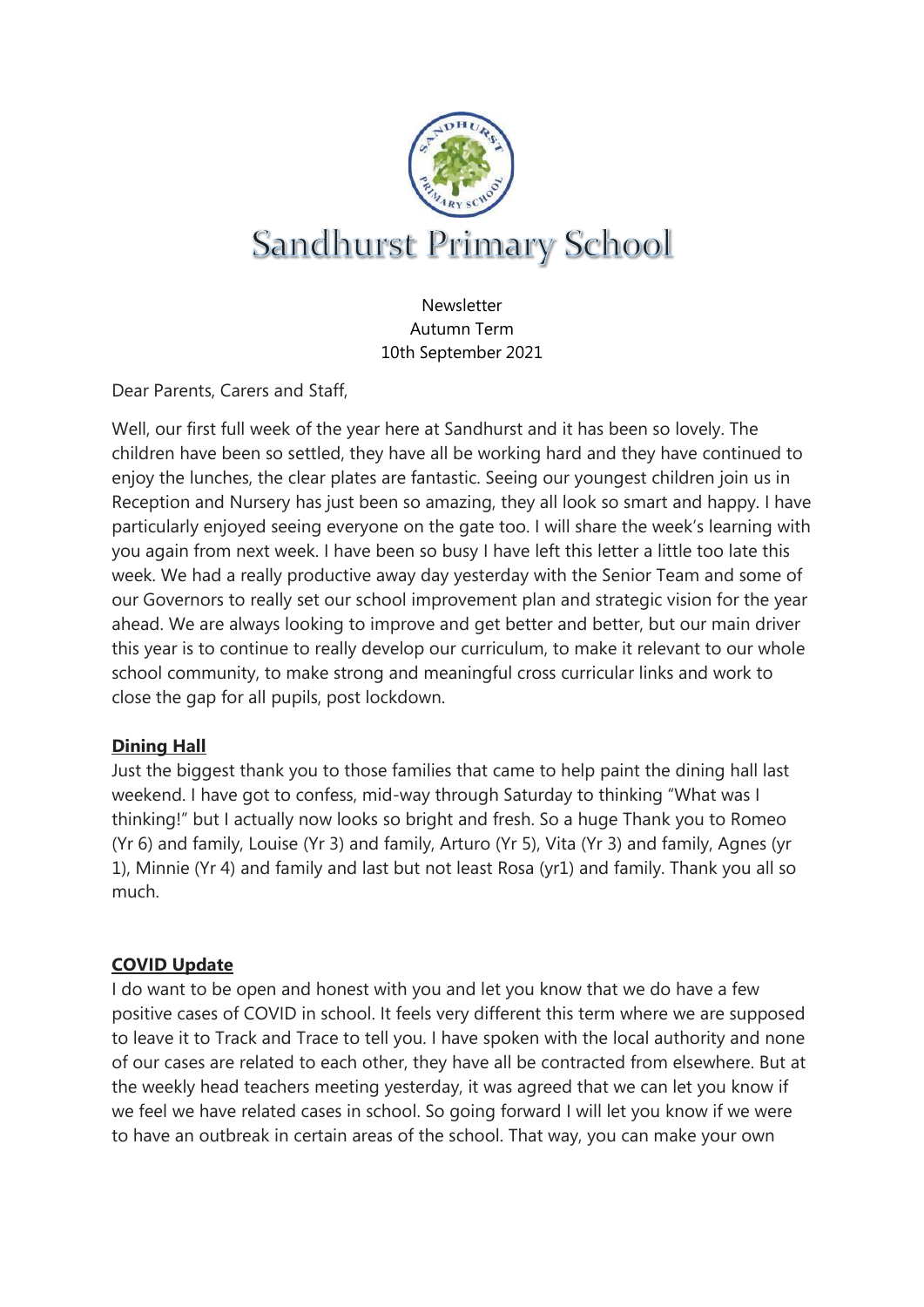decisions on how you keep yourselves safe. I do, however, still have to remind you of the guidance:

Individuals are not required to self-isolate if they live in the same household as someone with COVID-19, or are a close contact of someone with COVID-19, and any of the following apply:

- they are fully vaccinated
- they are below the age of 18 years and 6 months
- they have taken part in or are currently part of an approved COVID-19 vaccine trial
- they are not able to get vaccinated for medical reasons

Instead, they will be contacted by NHS Test and Trace, informed they have been in close contact with a positive case and advised to take a [PCR](https://www.gov.uk/get-coronavirus-test) test. We would encourage all individuals to take a PCR test if advised to do so.

Staff who do not need to isolate, and children and young people aged under 18 years 6 months who usually attend school, and have been identified as a close contact, should continue to attend school as normal. They do not need to wear a face covering within the school, but it is expected and recommended that these are worn when travelling on public or dedicated transport.

#### **Morning Routine**

The mornings seem to be really working well. The children are being really sensible in the playgrounds in the morning and are becoming really independent at going to class. I know a few of you have been a little confused or concerned your child is late if the classes have already gone in. So I will explain again:

A senior member of staff opens the gate at 8:45am, at the same time all other staff members are in a morning briefing. As soon as the briefing finishes the senior member of staff on the gate will tell the children to make their way to class or blow a whistle. They need to remain on the playground until that message is given. There is then about a 7 minute gap to allow all children to get to class. They **must** be in class by 8:55am. After 8:55 the children are late and will miss vital settling time and learning. We have done this so it gives parents and carers the chance to avoid big crowds waiting and allow you to stagger your drop off between 8:45 and 8:55.

#### **Kindness**

This term we are thinking about KINDNESS, this will be our core value and we will be looking around the school to spot random acts of kindness, as well as thinking as a whole school how we can be kind. We started with an assembly about the Para Olympics and reminded ourselves how inclusive, supportive and kind we are to everyone. We will be running a token system to see who can collect the most "Kindness" tokens. Some of the younger children will be receiving stickers.

#### **Quidditch Day**

We are very excited that next week the upper school will be taking part in a Quidditch tournament. This will be the launch pad for us introducing a system of "Houses" into our school. All children will be put into one of four houses and we will be then be working with the school council to name the houses and give us ideas of house competitions. This will build some really positive competition into sport, demonstration of values, creativity and behaviour within our school.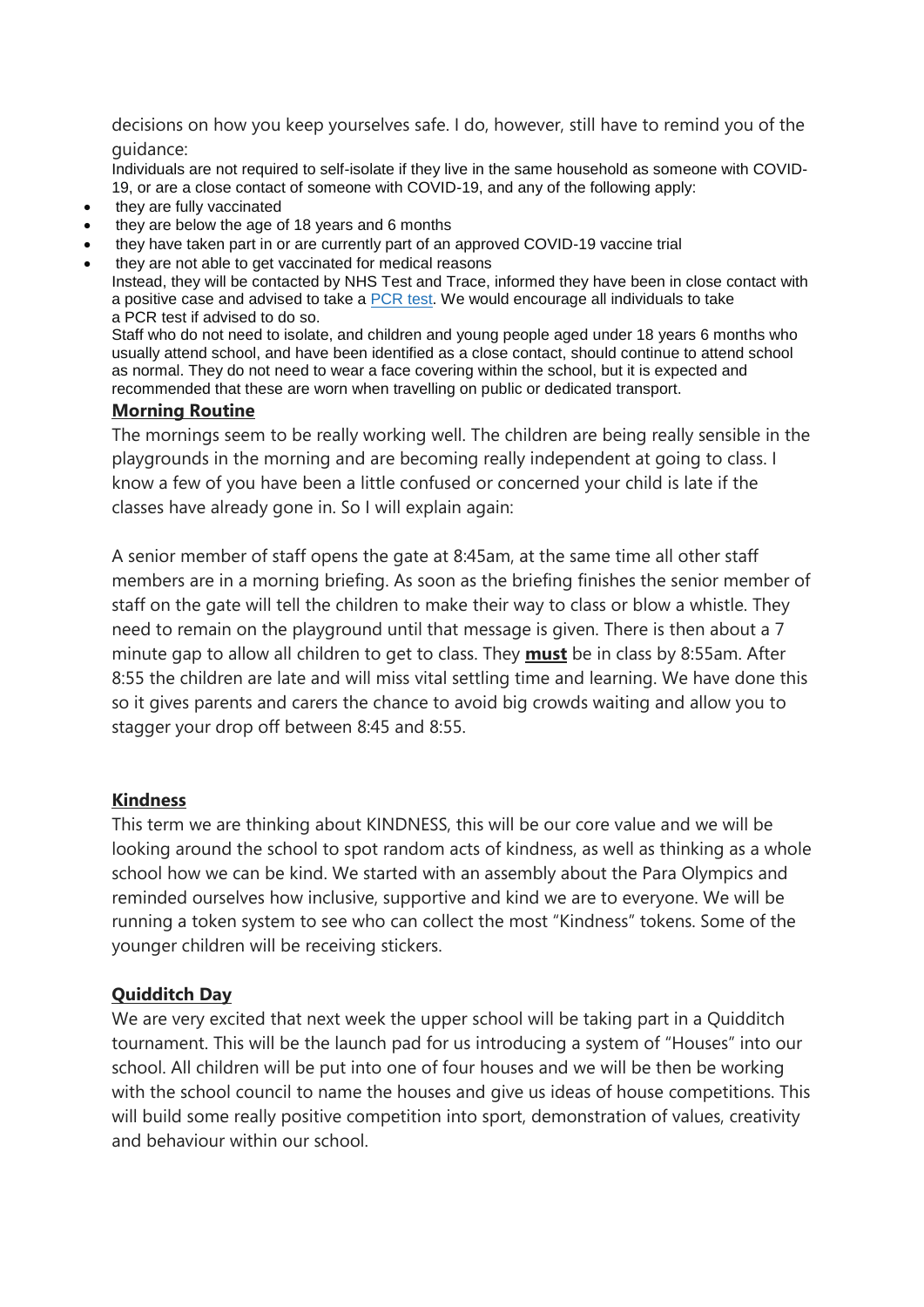#### **Idling Vehicles**

We are want to keep our children as safe as possible so can I please remind you it is now an offence to leave your car idling. We really want to work together to make the air quality around school as good as possible. A parent or carer left their car idling outside the school gate and they were not even in their car! Please turn off your engines or, better still, park away from school and walk to the gate. Thank you.

### **Safety**

Two quick safety messages. Firstly, one of our lovely past pupils was on her way home from Secondary School yesterday and a member of the public, a white male in his 40s, got off a motorbike on Verdant Lane and approached her and did something inappropriate. It has been reported to the police but the parent wanted me to alert you. Secondly, we really encourage scooting to school but we had a very near miss of a pupil scooting far ahead and a car was coming out of a drive nearly hitting the child. If your child is scooting, please ensure they are still close to you. Please also make sure they dismount and push their cycles and scooters cross the playground. Thank you.

### **Welcome Fayre**

With great sadness we have decided to cancel the Welcome Fayre. With Covid cases still so high and the risk of bringing large groups together we have decided it would be sensible not to hold this event. Once cases fall and we are all in a less anxious situation we will look at holding a whole school event. In the meantime, Sandalls PTA are really desperate for a few more members. They have done such a good job at raising funds for our playground (new things coming very soon) but they do need a few more volunteers. If you are interested, please do let me know and I will put you in touch with them.

### **Meet the Teacher Meetings**

Please don't forget we start our programme of "Meet the Teacher Meetings" next week. This will be a chance for you to hear from the year group teachers about expectations, learning and routines.

Your teachers will send the links. All meetings will be at 4:30pm.

| Reception       | Thursday 16 <sup>th</sup> September  |
|-----------------|--------------------------------------|
| Yr1             | Tuesday 14 <sup>th</sup> September   |
| Yr <sub>2</sub> | Thursday 23rd September              |
| Yr <sub>3</sub> | Monday 20 <sup>th</sup> September    |
| Yr 4            | Tuesday 21 <sup>st</sup> September   |
| Yr <sub>5</sub> | Wednesday 15 <sup>th</sup> September |
| Yr <sub>6</sub> | Monday 13 <sup>th</sup> September    |

At this meeting the teachers will also make sure you have their school email address. But please be aware your teachers will not be responding immediately to you as they will be